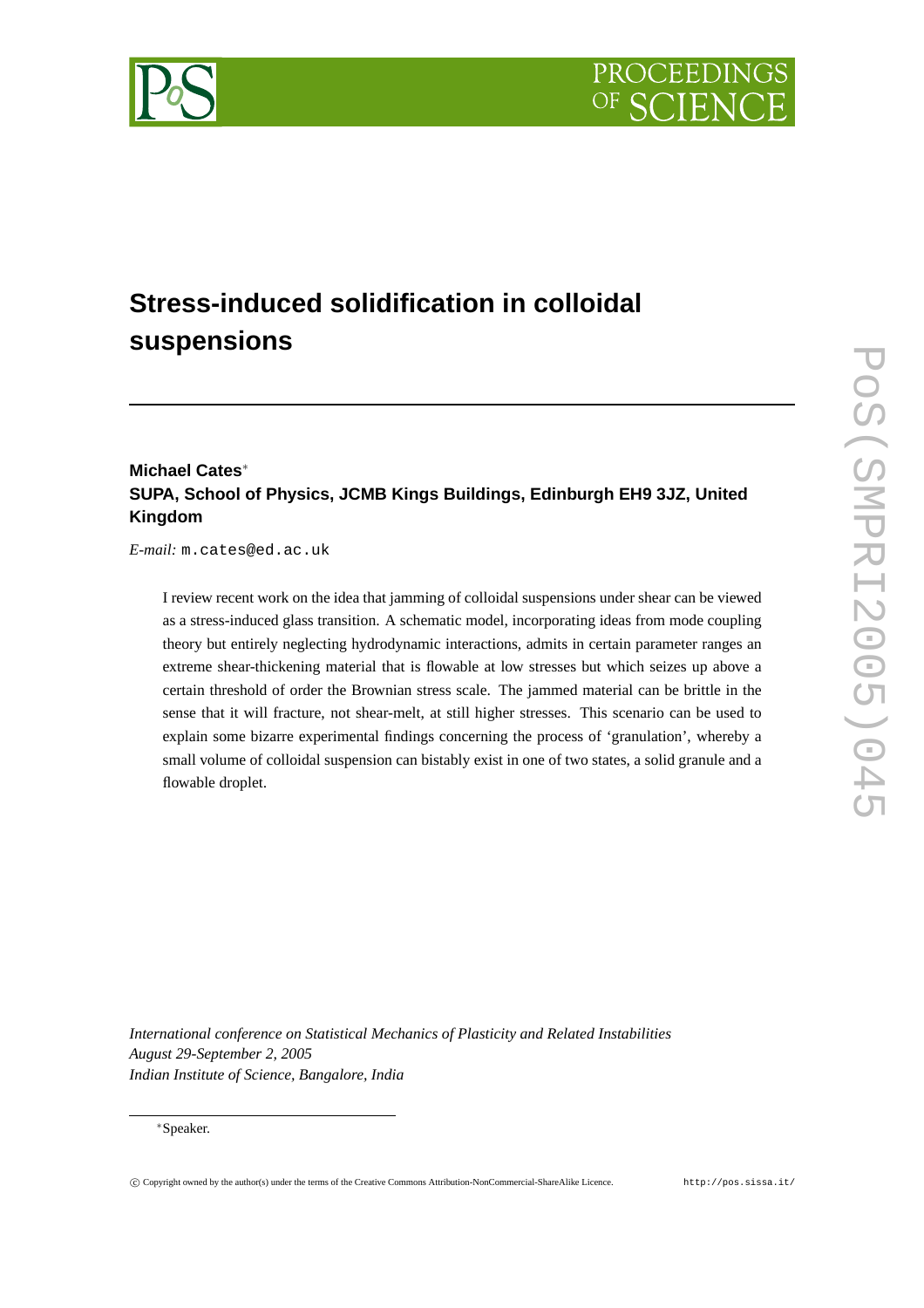

**Figure 1:** Various schematic flow curves of steady state shear stress Σ vs strain rate <sup>γ</sup>˙ for dense colloidal suspensions. Arrows denote possible hysteretic trajectories on ramping  $\dot{\gamma}$  up and then down.

# **1. Introduction**

In this brief review I discuss recent speculative models of jamming in colloidal suspensions based on the idea of a stress-induced glass transition. These models are heuristic adaptations of the mode coupling theory (MCT) [1] that has been widely used to address the colloidal glass transition. This theory predicts correctly many features of that transition which occurs at a certain volume fraction  $\phi = \phi_g$  of colloid. As this is approached from below, the structural relaxation time diverges in a specific fashion, and for  $\phi \geq \phi_g$  the colloidal fluid phase is replaced by an amorphous solid phase of finite yield stress [2].

#### **2. Flow curves for dense suspensions**

Ref. [2] in fact provides a rather detailed theoretical account of yielding and shear-thinning in colloidal glasses using an extension of the MCT methodology. Although these phenomena are wellestablished experimentally [3], they form in fact only two members of a wider class of behaviors. Each type of behavior is characterized by a steady-state 'flow curve', that is a plot  $\Sigma(\gamma)$  of shear stress against strain rate in simple shearing. Figure 1 shows some of the wider range of behaviors seen in colloids, including not only shear-thinning and the yielding solid predicted by [2], but also continuous and discontinuous shear thickening.

Continuous shear thickening involves upward curvature on the flow curve; in the discontinuous case, the curve seemingly develops an S-shape with a region of negative slope. This region is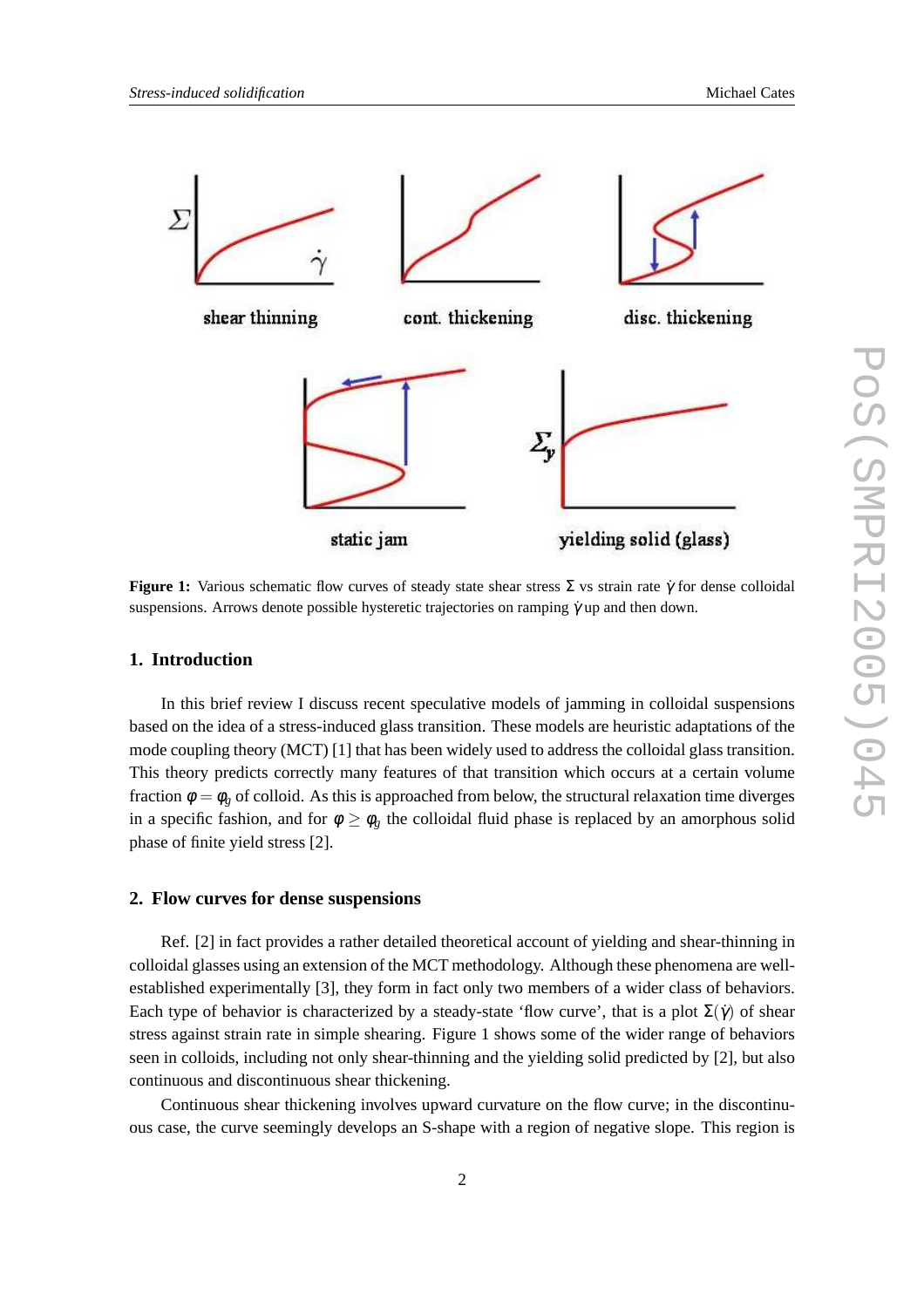mechanically unstable [4], and likely to be bypassed by a hysteresis cycle involving shear-banding. That is, if one slowly increases the applied stress, as measured by the torque on a rheometer, an apparently vertical section of the flow curve is encountered, within which regions of high and low stress coexist in layers, with layer normals along the vorticity (neutral) direction. The measured torque then comes from a volume-weighted average of the stresses in the two bands. The upward and downward section of the discontinuous curve need not coincide (hysteresis); moreover, unsteady, possibly chaotic, flow, is often found to accompany discontinuous shear thickening (e.g., [5]). Simple models showing such chaotic behavior have recently been proposed and explored [6, 7], as have analagous behaviors in systems showing discontinuous shear-thinning [8]. (The latter can include colloids with strong attractive interactions, but that is not our subject here.)

An extreme version of discontinuous shear thickening is the curve denoted 'static jam' in Fig. 1. Here the S-shape curve has extended all the way back to the vertical axis. What this means is that a system that is fluid at low stresses is maintained in a state of zero shear rate, within a certain window of finite stress values. This kind of behavior has been reported in Ref. [9], albeit in a colloidal system with rather poorly-characterized interactions. However, indirect evidence for much the same picture in well-characterized, hard-sphere colloids is given in Ref. [10]; we discuss this further below.

The observation of static jamming has important consequences for colloid rheology. This is because shear-thickening is often attributed to enhanced dissipation arising from lubrication forces in the narrow gaps between colloids [3]. However, all such forces vanish when the rate of strain  $\dot{\gamma}$ is zero. Accordingly, if one accepts static jamming as a special (extreme) case of shear-thickening, one must seek an alternative mechanistic explanation. Since shear thickening is often found close to the colloidal glass transition, it is natural to look to the physics of glass formation as a candidate mechanism.

The reader should however be warned that a 'static jamming' flow curve strictly requires only that the strain rate tends to zero in steady state within the given window of stress. It is conceivable that creep, in which  $\dot{\gamma}(t) > 0$ , but  $t^{-1} \int_0^t \dot{\gamma}(t') dt' \to 0$  as  $t \to \infty$ , combined with ever-decreasing gaps between the colloids, could conspire to maintain a static stress in the formal limit  $\dot{\gamma} \rightarrow 0$ .

# **3. A simple shear-thickening model**

A heuristic extension of the MCT calculations to address shear-thickening and static jamming within a glass-transition context is presented in [11, 12]. The resulting model (of which there are several technical variants, which we do not discuss here) has two phenomenological parameters; a 'glassiness' parameter *v* and a 'jammability' parameter  $\alpha$ . Setting the latter to zero gives a good schematic representation of the complicated MCT-based shear-thinning and yielding-solid calculations of [2]. The main physics of those calculations is that continuous straining destroys the caging effect that causes the glass transition, restoring fluidity selfconsistently at high stresses  $\Sigma$ . The parameter *v* then controls how close one is to the static glass transition.

The additional parameter  $\alpha$  in the model of Refs. [11, 12] gives a new coupling, effectively setting  $v \to v + \alpha |\Sigma|$ , whereby the presence of a shear stress promotes arrest (we assume  $\alpha > 0$ ). This is plausible, since shear stress requires distortion of cages. Imagining a sphere trapped initially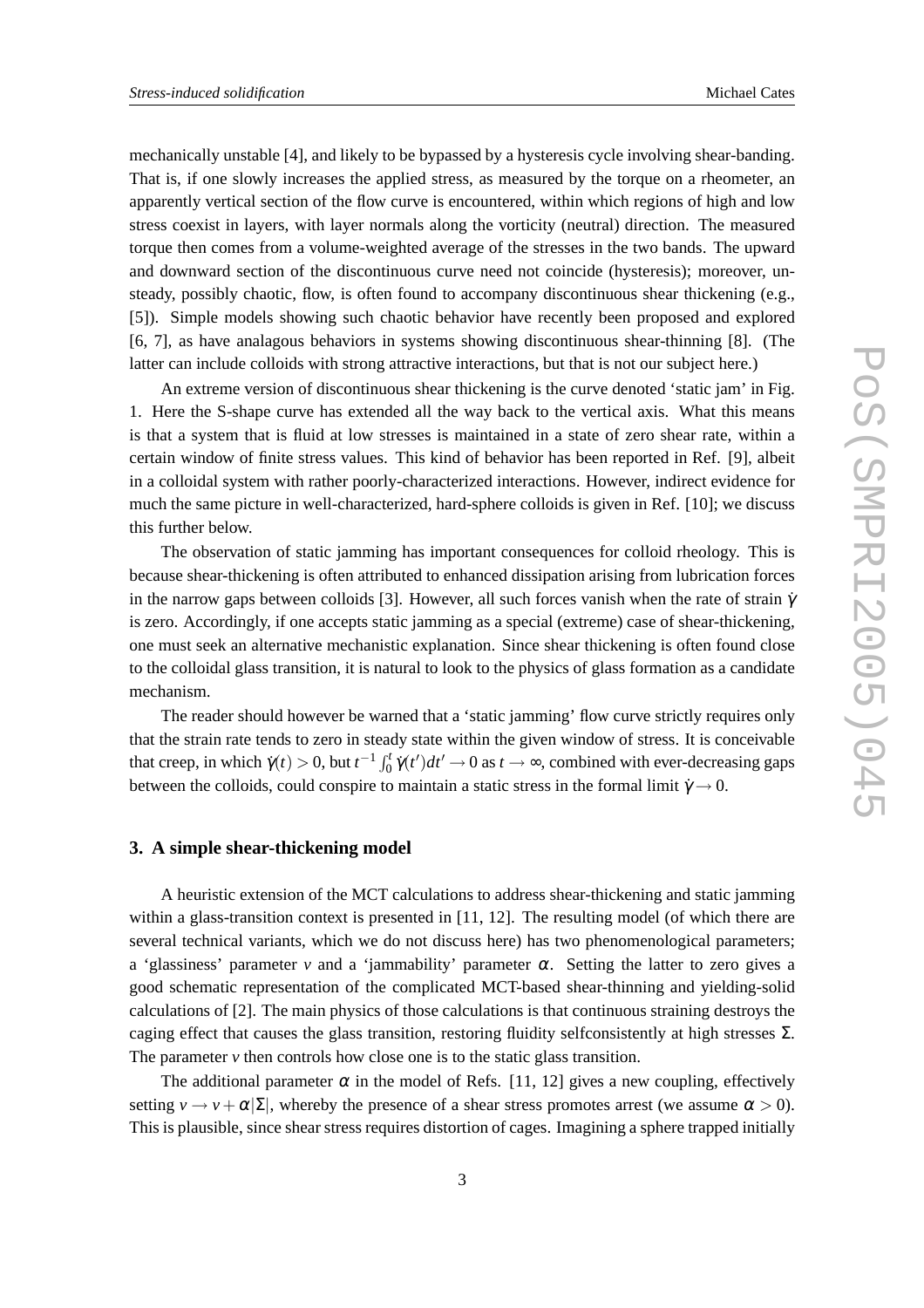

**Figure 2:** Schematic flow curves of steady state shear stress  $\Sigma$  vs strain rate  $\dot{\gamma}$  within the model of [11, 12]. The 'phase boundaries' delineating different regimes are also schematic (e.g. they are shown straight for clarity though the real ones are somewhat curved).

within a spherical cage, one notes that affinely shearing the cage (creating an elliptical shape) reduces the free volume available to the sphere, and in fact reduces this to zero in finite strain.

Hence there is an antagonistic tendency, captured in a simple way by the model, in which the restoration of fluid behavior at large, cage-breaking strains is opposed by the tendency of anisotropic cage distortions (that is, stress) to promote arrest. Figure 2 depicts a nonequilibrium 'phase diagram' of the regimes in the  $(v, \alpha)$  parameter space, and the flow curves in each regime.

### **4. Brittle jamming and brittle glasses**

As well as the curves shown in Fig. 1, the model of [11, 12] shows several new regimes that were not expected. In particular, at high jammability ( $\alpha \ge 1$ ) there are flow curves in Fig. 2 where the jammed state persists up to indefinite stress. For a system that is a glass at zero stress ( $v > 4$ ), the resulting flow curve is degenerate: it becomes simply a vertical line segment between the origin and infinity. This describes a material that is solid at low stresses (a colloidal glass), and moreover that becomes ever more arrested as stress is applied. Accordingly there is no yield stress beyond which ordinary fluidity is restored. Of course, a sufficient stress will cause something to happen: but the natural candidate is now brittle failure, not the shear-melting or homogeneous yielding predicted for colloidal glasses (with  $\alpha = 0$ , effectively) in Ref. [2].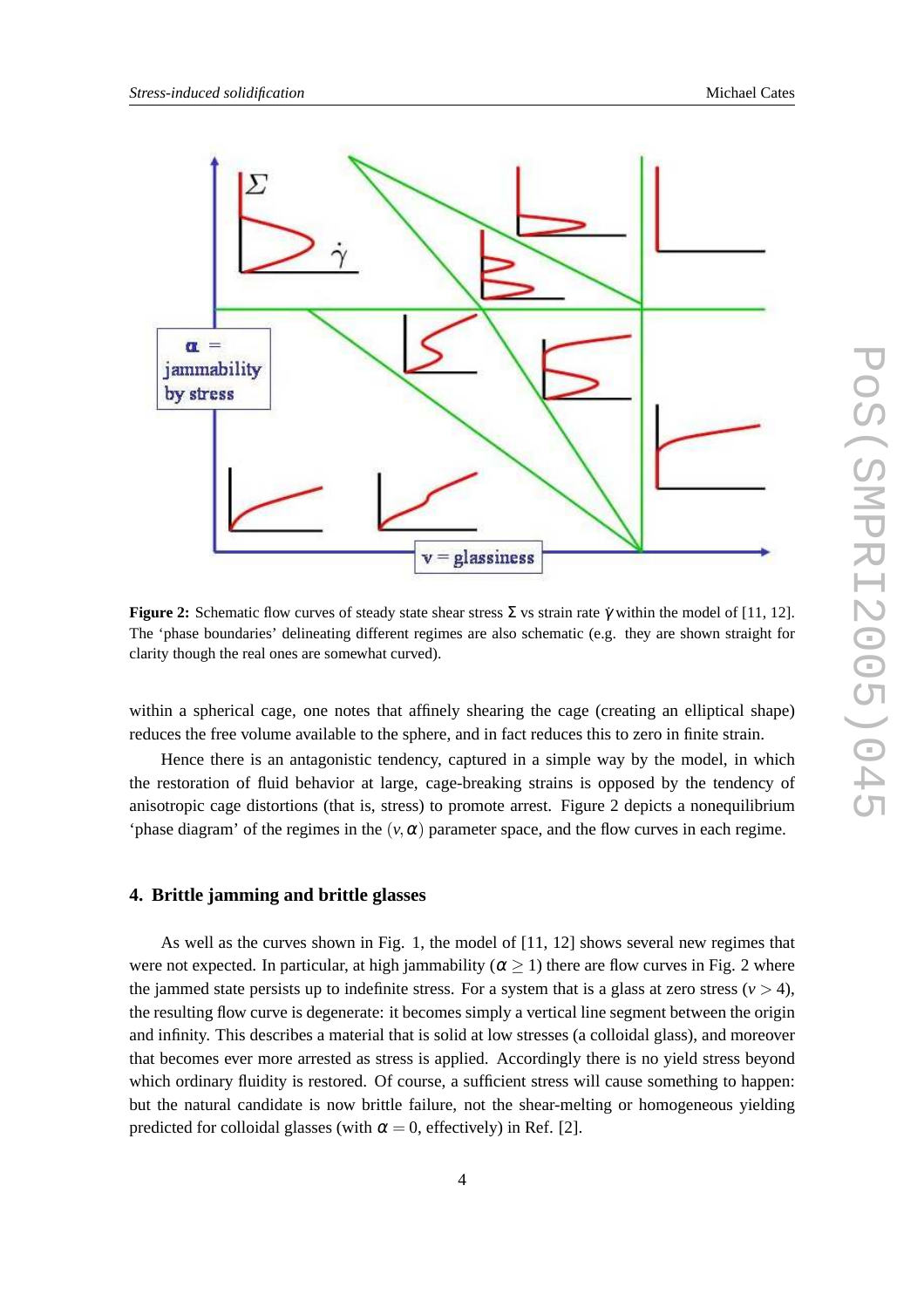Similarly at  $v < 4$  but  $\alpha > 1$  one finds (alongside another more complex regime not discussed here) a material which is fluid at low stresses, but is statically jammed for all stresses above a certain minimum. This is an extreme case of static jamming, in which higher stresses just jam the system more and more, so that the jammed state is again brittle ('brittle jamming') and will fail by fracture, not by homogeneous yielding.

# **5. Discussion**

Due to the extremely schematic nature of the model, it is not possible to say exactly how *v*,  $\alpha$  should depend on the volume fraction  $\phi$  of colloids nor on the interaction potential between the particles. However, it seems safe to assume that, for most interactions, increasing  $\phi$  will give a trajectory across Figure 2 from bottom left towards either the top right sector (brittle glass) or the bottom right sector (yielding glass). In either case it is possible that the brittle jam will be encountered in a range of  $\phi$  below the static glass transition  $\phi_{\varrho}$ .

The possibility of brittle jamming, suggested by this admittedly a very simple model, is intriguing from a physical viewpoint. In particular, it may help explain a phenomenon called granulation [10], that is widely used in industry but little understood by physicists. In this process, a shearthickening dense suspension is sheared relentlessly and ends up fragmenting into small granules, each containing hundreds or thousands of colloidal particles and a certain amount of the solvent, surrounded by air. This can be done under controlled evaporation conditions, so that there is no difference in  $\phi$  between the initial flowable bulk state and a final granule. The resulting bistability of material properties is made evident by data (reviewed in [10]) showing that (i) a granule reverts to a fluid droplet on vibration; (ii) a fluid droplet created this way, placed next to an unmelted granule, will fuse with it, causing it to melt; (iii) a fluid droplet can be transformed back into a granule, at least temporarily, by poking it with a spatula.

These peculiar phenomena can be explained by a scenario (depicted in Fig. 3) that combines brittle jamming in the droplet interior with strong capillary forces at the perifery. The latter arise as soon as colloidal particles force their way partially through the fluid-air interface as a result of their dilatant tendency under shearing; moreover, such capillary forces are, once the interior is jammed, capable of sustaining a shear stress throughout the interior of the granule [10].

Although the observation of granulation thus lends strong support to the brittle jamming scenario, it remains to be seen whether this is truly an aspect of the glass transition in colloids, or something more mechanical in origin. The author suspects that, once the granular state is achieved, there is a strong mechanical contact network between particles so that glass-transition physics, which has at its core their Brownian motion, ceases to be relevant. Nonetheless, such physics might be essential in explaining how such a material can fluidize completely at low stresses; and this is a core element in the mechanical bistability that allows transformation between a granule and a fluid droplet with precisely the same contents.

#### **6. Acknowledgements**

I thank M. Fuchs, M. Haw, C. Holmes, P. Sollich for their collaboration on this topic and W. Poon, M. Greenall, T. Voigtmann for discussions. Work funded in part by EPSRC/GRS10377.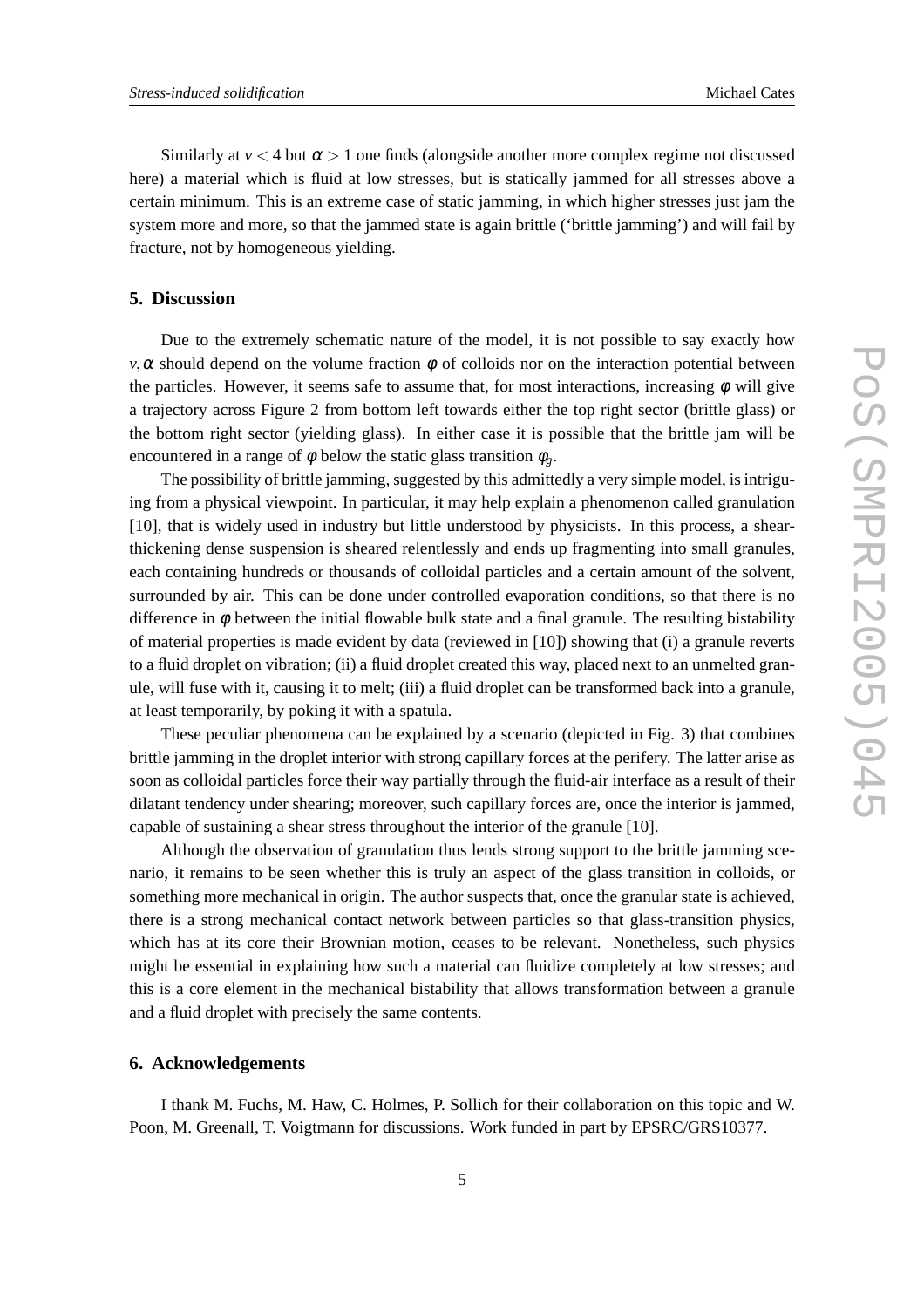

**Figure 3:** Schematic explanation of granulation and granular bistability. The flow curve for a brittle jamming material is supplemented with a fracture curve; the stress required is of order  $\sigma/\xi$  where  $\sigma$  is the interfacial tension between solvent and air, and ξ is a structural length-scale (no smaller than the colloid radius *a*). The onset of jamming is set by the Brownian stress scale  $k_B T / a^3$ . Between this onset stress and the fracture stress, one has a granule in which an arrested solid is selfconsistently maintained by capillary forces. At much lower stresses, a flowable droplet can arise. The initial stages of granulation require the fracture stress to be exceeded, causing the homogeneous suspension to fracture into small granules by ingress of air. For a more complete description of this simplified picture, see [10].

#### **References**

- [1] W. Goetze and L. Sjoegren, *Rep. Prog. Phys.*, **55**, 241 (1992); W. M. van Megen, S. M. Underwood and P. N. Pusey, *Phys. Rev. Lett.*, **67**, 1586 (1991); K. N. Pham, et al., *Science*, **296**, 104 (2002).
- [2] M. Fuchs and M. E. Cates, *Phys. Rev. Lett.*, **89**, 248304 (2002); *Faraday Discuss.*, **123**, 267 (2003); *J. Phys. Cond. Mat.*, **17**, S1681 (2005).
- [3] J. F. Brady, *Curr. Opin. Colloid Interface Sci.*, **1** 472 (1996).
- [4] P. D. Olmsted, *Curr. Opin. Colloid Interface Sci.*, **4** 95 (1999).
- [5] H. M. Laun, *J. Non-Newtonian Fluid Mech.*, **54**, 87 (1994).
- [6] D. A. Head, A. Ajdari and M. E. Cates, *Europhys. Lett.*, **57**, 120 (2002); M. E. Cates, D. A. Head and A. Ajdari, *Phys. Rev. E*, **66**, 025202 (2002).
- [7] A. Aradian and M. E. Cates, *Europhys. Lett.*, **70**, 397 (2005).
- [8] S. M. Fielding and P. D. Olmsted, *Phys. Rev. Lett.*, **92**, 084502 (2004).